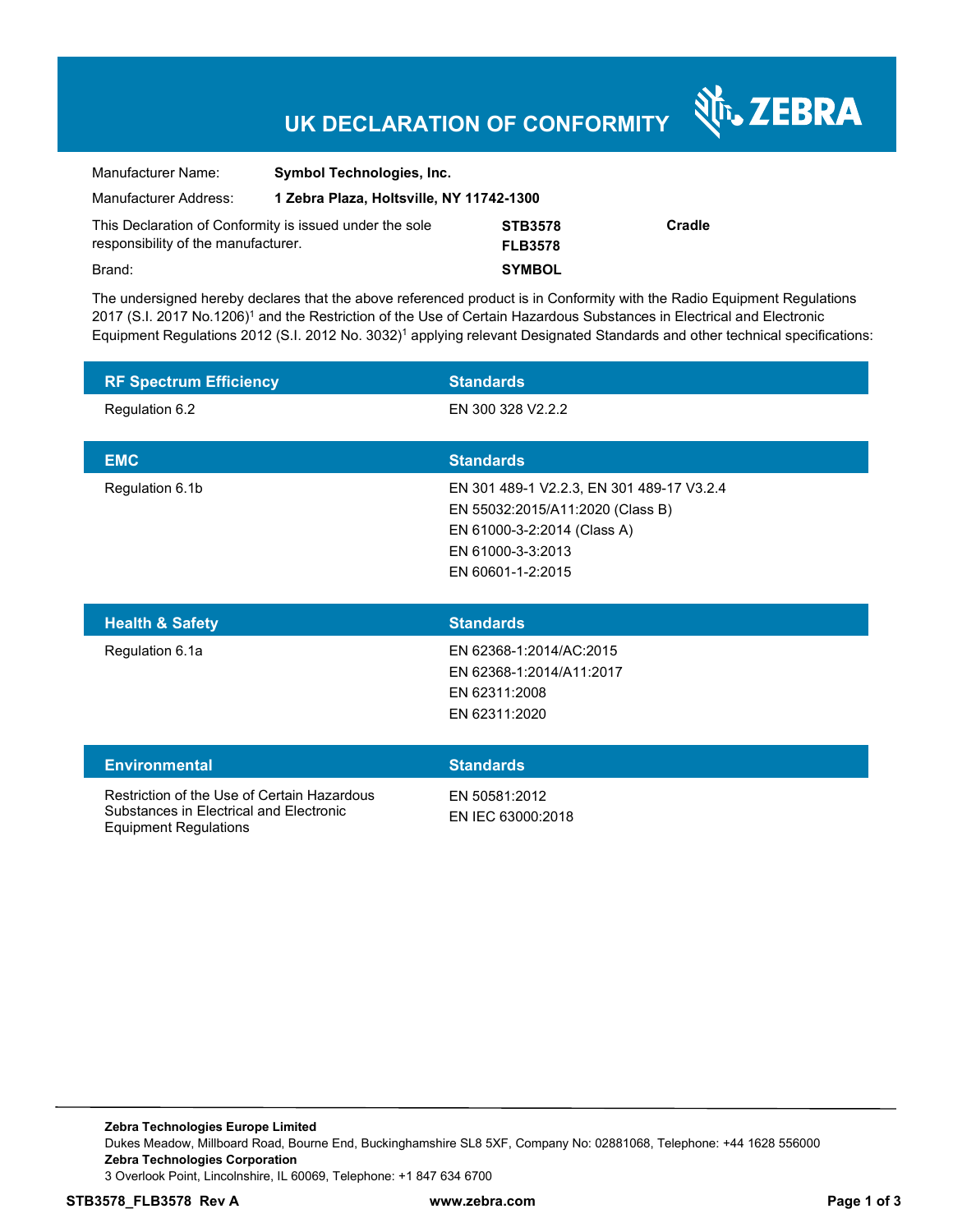## **UK DECLARATION OF CONFORMITY**

With regard to the Radio Equipment Regulations 2017 (S.I. 2017 No.1206)<sup>1</sup>, the conformity assessment procedure referred to in regulation 41(4)(a) and detailed in Schedule 2 has been followed.

 $^{\rm 1}$  As amended by applicable EU withdrawal legislation implemented at the time of issuing this declaration

**Signed on behalf of Symbol Technologies Inc. (wholly owned subsidiary of Zebra Technologies Corp.)**

*(Signature of authorized person)* Marco Belli Rev: A Alexander Company of the Company of the Company of the Company of the Company of the Company of the Company of the Company of the Company of the Company of the Company of the Company of the Company of th Sr. Manager, Regulatory **Date: 16 April 2021** Place: Bourne End, UK

र्शे<sub>ं</sub> ZEBRA